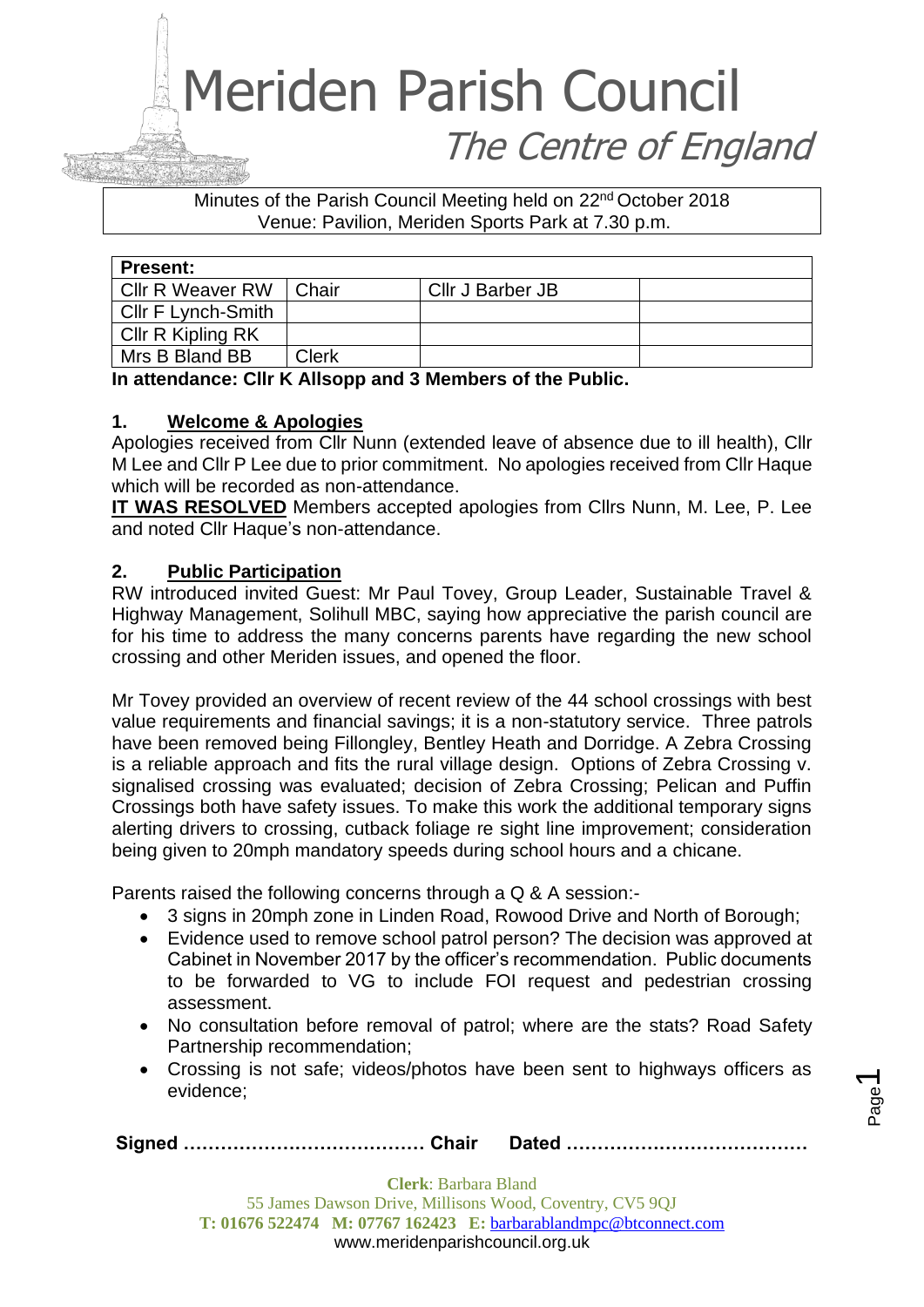

- Training undertaken over 2 days with children and reported their horror at what they had witnessed regarding drivers not stopping, stopping across the crossing or blatantly ignoring the crossing.
- One third of Meriden school children have a SEND and the new crossing is difficult for them to comprehend;
- Who is monitoring the crossing; the crossing has been installed without the appropriate infrastructure;

Cllr Allsopp supported the parents present, he has attended site and reiterated Fillongley Road is busy particularly at the junction of Leys Lane; a solution needs to be found and one option is a Puffin crossing with 20mph speed limit; some modification is required to the railings to improve sight lines. He added that anything less than this is not going to work.

- Parents stated they have been advised that Fillongley Road has been described as an arterial road. The B4102 is classified as a 3<sup>rd</sup> tier road that includes HGVs and agricultural vehicles; traffic calming is evident on B-Roads within the Borough such as speed cushions.
- PT advised that a mandatory 20mph speed limit would take 4-6 weeks. Changing the Zebra to a Puffin crossing, sorting out the railings changing to staggered bars and taking out taper would take about 4 weeks.
- An automatic speed monitor, chicane and 20mph speed restriction will be tried first before any decision is made for a Puffin crossing. Consultation with parents will continue and all steps and resolutions discussed this evening will be considered to move forward.

Mr Tovey further updated as follows:-

#### **HS2 Road Safety Fund**

There is £2.435M available for legacy after HS2 with consideration to

- (i) Traditional collision trends along network identified;
- (ii) IRAP system database of collision history and identification of where collision may happen in the future;
- (iii) Community Groups road safety concerns and risk.

Expecting results in December whereby analysis will be evaluated and highways will come back with a plan plus match funding so fund could be £5M. Funding will be available to 2026 for about 4/5 parish councils and 4/5 community groups.

RW added that there will be subsidiary priorities such as holes that have to be filled, local materials, commercial decisions; keeping to the routing agreements as per the Environmental Statement within the Hybrid Plan. PT confirmed that SMBC is part of a local traffic liaison group including Birmingham, North Warwickshire and Warwickshire who will be tracking HGV routes; HS2 have positively signed HGV

Page  $\boldsymbol{\sim}$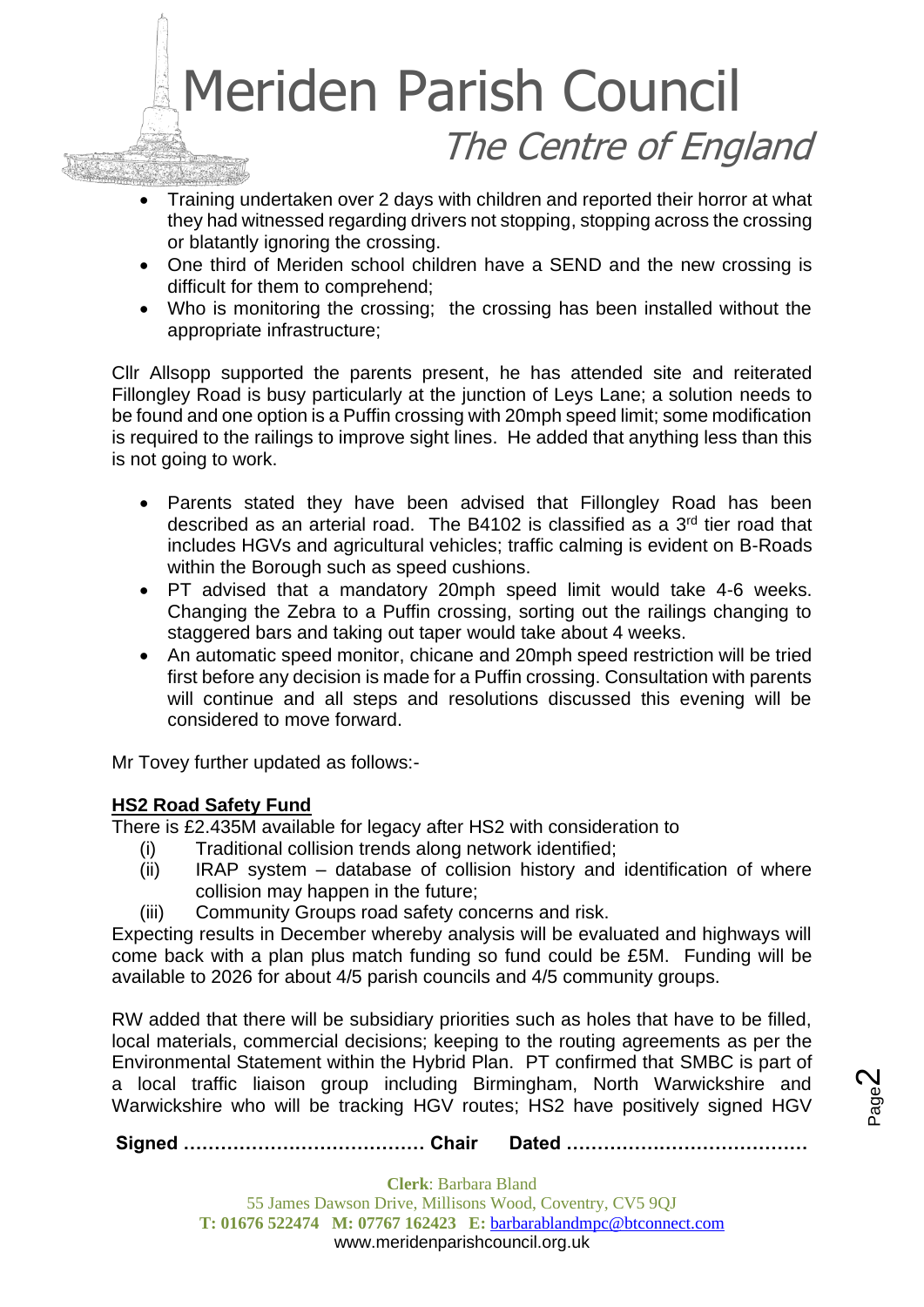

routes and limited numbers. This will be important for Meriden given the expansive HGV volumes in and out of Meriden Quarry.

#### **Fillongley Bridge**

SMBC have been monitoring the condition of the Bridge; significant work is required and a new scheme is being programmed for 2019-20 at the earliest. RW requested an update for the parish council website.

Highways Works Permit scheme – a website link to Elgin scheme to be shared with parish council so MPC can track what work is programmed.

#### **Other**

Heart of England Club – water leak from manhole running down Berkswell Road lifting the surface.

Main Road – water leak behind Main Road sign on frontage of park/telephone exchange running into road and grassed area boggy.

PT noted and will forward to appropriate officers.

*The public meeting concluded at 20.30 hours. Chair thanked Mr Tovey for his attendance, information received, actions and fielding the many concerns of parents regarding new crossing. All attendees left the meeting including Cllr Allsopp.*

#### **3. Declarations of Interest**

3a To declare any personal interests in items on the agenda and their nature. Nothing to declare.

3b To declare any prejudicial interests in items on the agenda and their nature Nothing to declare.

#### **4. Minutes of Last Meeting**

The minutes of the Parish Council meeting held on 24<sup>th</sup> September 2018, circulated prior to meeting, were considered for accuracy and agreed. All matters arising are included in agenda items.

IT WAS RESOLVED The minutes of the meeting held on 24<sup>th</sup> September 2018 were approved; proposed by Cllr Kipling and seconded by Cllr J Barber.

#### **5. Finance**

5.1 Members received Parish Council payment approvals for October. Members agreed October payments of £4,138.38.

**Signed ………………………………… Chair Dated ………………………………… IT WAS RESOLVED** Cllr Kipling proposed approval for Meriden Parish Council October payments of £4,138.38 proposed by Cllr Kipling seconded by Cllr Barber.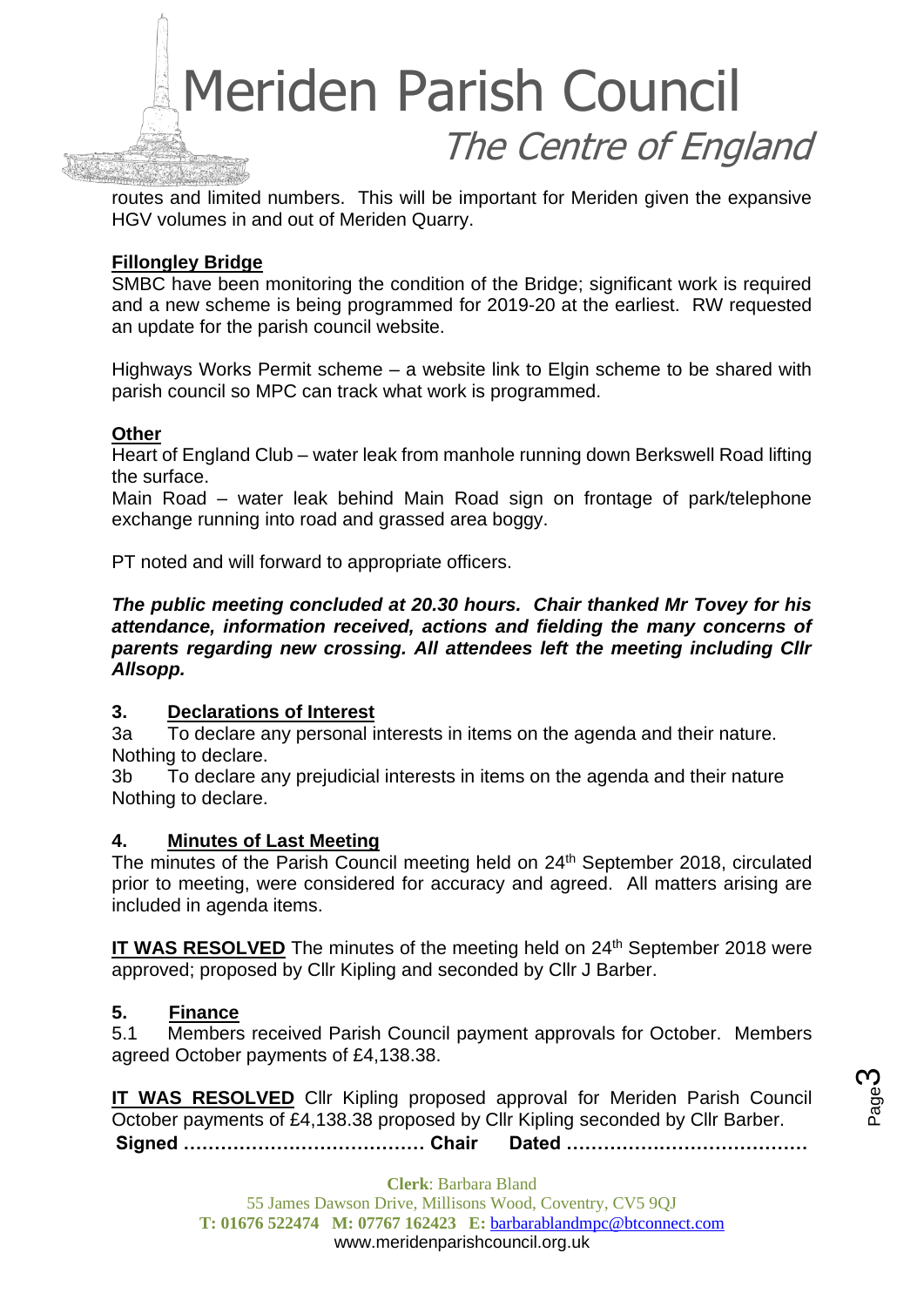# Meriden Parish Council The Centre of England

Members received Sports Park payments approval for October. The Clerk highlighted Patrol Alarms annual maintenance invoice of £474.00 received today as overdue from August not included in payments, clarification has been requested. Members acknowledged explanation and potential additional payment of £474.00 for Patrol Alarms; and agreed Meriden Sports Park October payments of £3,324.68.

**IT WAS RESOLVED** Cllr Barber proposed approval of Meriden Sports Park October payments of £3,324.68 seconded by Cllr Kipling.

#### 5.2St Laurence Church Request

St Laurence Church response challenging NALC position and ultimately the parish council's decision to not support further graveyard maintenance financial donations had been circulated to Members for their consideration. The parish council is seeking legal opinion from its solicitor and currently await their response. Members were mindful of legal costs associated with any legal challenge.

**Action: Clerk to chase SMBC Solicitor, Andrew Kinsey, for legal opinion.**

**Action: A letter to be written to St Laurence acknowledging their response and advising of the parish council's request for legal opinion.**

#### 5.3Finance Committee Recommendations

5.3(i) External Audit

Members approved the audit report and recommendation of there being "nothing of note", circulated prior to meeting. The Notice of Conclusion of Audit has been displayed from 30<sup>th</sup> September 2018 without any public requests to view accounts to date.

**IT WAS RESOLVED** Members approved Finance recommendation to accept Audit conclusion. Proposed Cllr Kipling seconded Cllr Barber.

#### 5.3(ii) Risk Register Review

Members approved the recommendations as detailed in finance committee minutes dated  $15<sup>th</sup>$  October 2018 items 9 (i) – (vi).

**IT WAS RESOLVED** Members approved Finance recommendation to accept Risk Register review. Proposed Cllr Kipling seconded Cllr Barber.

#### **6. Progress Reports**

6.1 Village Hall Management Committee

FLS reported the Big Show 2018-19 season is underway; whilst there is maximum attendance the Village Hall breaks even from the actual picture show with a small profit from the sale of refreshments.

6.2 War Memorials

Nothing to report.

**Signed ………………………………… Chair Dated …………………………………**

Page 4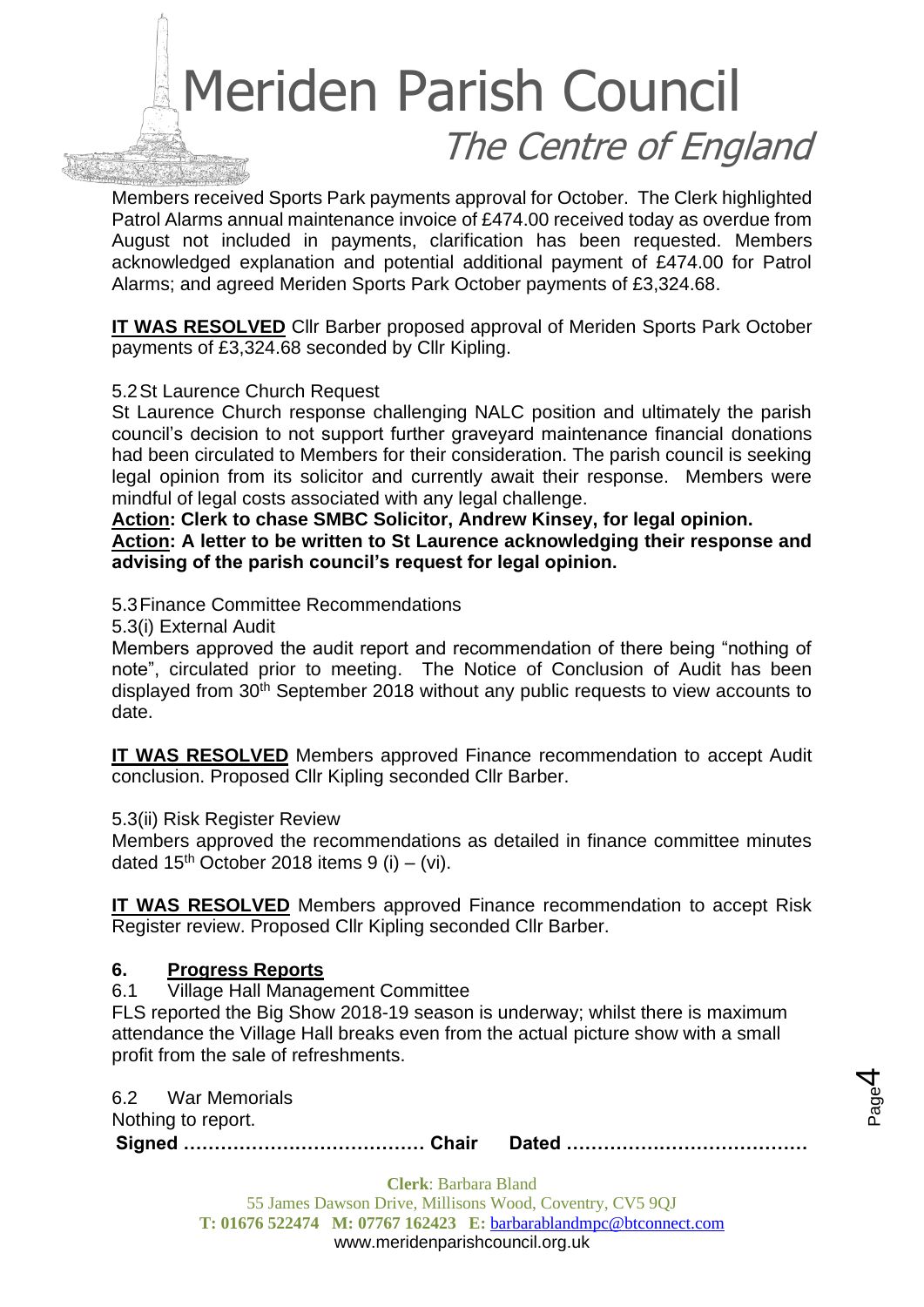

It had previously been agreed that Cllr Weaver as Chair of Council will lay the wreath at the Memorial.

#### **Action: Clerk has ordered Wreaths.**

6.2(i) Heritage Monuments & Memorial Funding Nothing to report.

#### 6.3 Meriden Pool

RW advised that the Friends Group have met and some good ideas are emerging. SMBC Sarah Jones is supporting the Group set up with terms of reference. Friends are involved with the Arden Tree Scheme, hedge, bulb and tree planting. A site meeting with Ben Wood, SMBC, regarding the tree scheme will be held on site on 25<sup>th</sup> October at 2.15pm. The original proposal for the free trees and hedging has been amended to take account of SMBC maintenance programme and long term sustainability of this site.

**Action: Clerk to liaise with SMBC and Friends to maximise opportunity and SMBC support.** 

6.3(i) Red Kite Management Plan & Suez Funding Nothing to report.

6.4 Allotments Nothing to report.

6.5 Footpaths/Forum Nothing to report.

6.6 Quarries Liaison Group

Members had been circulated with the communications between the parish council, David Wigfield and NRS Agent Bob Williams. RW reported the following summary:-

- An invitation was received by the clerk for the parish council to attend a meeting and site visit hosted by Mr Williams regarding the proposed A & A, NRS and Tarmac planning applications.
- RW, clerk and Mrs Parker attended the meeting and site visit and received detailed and informative updates regarding each of the above operators' intentions.
- The clerk had received an extension from Mr Wigfield to respond to Tarmac's notification.
- On behalf of the parish council the clerk drafted a response to Mr Wigfield which included information received from Mr Williams during the course of the site visit to each operation. The information received at no time was suggested to be confidential or bound by any agreement by Mr Williams.

Page 5

|  | <b>Clerk:</b> Barbara Bland                                      |  |  |  |
|--|------------------------------------------------------------------|--|--|--|
|  | 55 James Dawson Drive, Millisons Wood, Coventry, CV5 9QJ         |  |  |  |
|  | T: 01676 522474 M: 07767 162423 E: barbarablandmpc@btconnect.com |  |  |  |

#### www.meridenparishcouncil.org.uk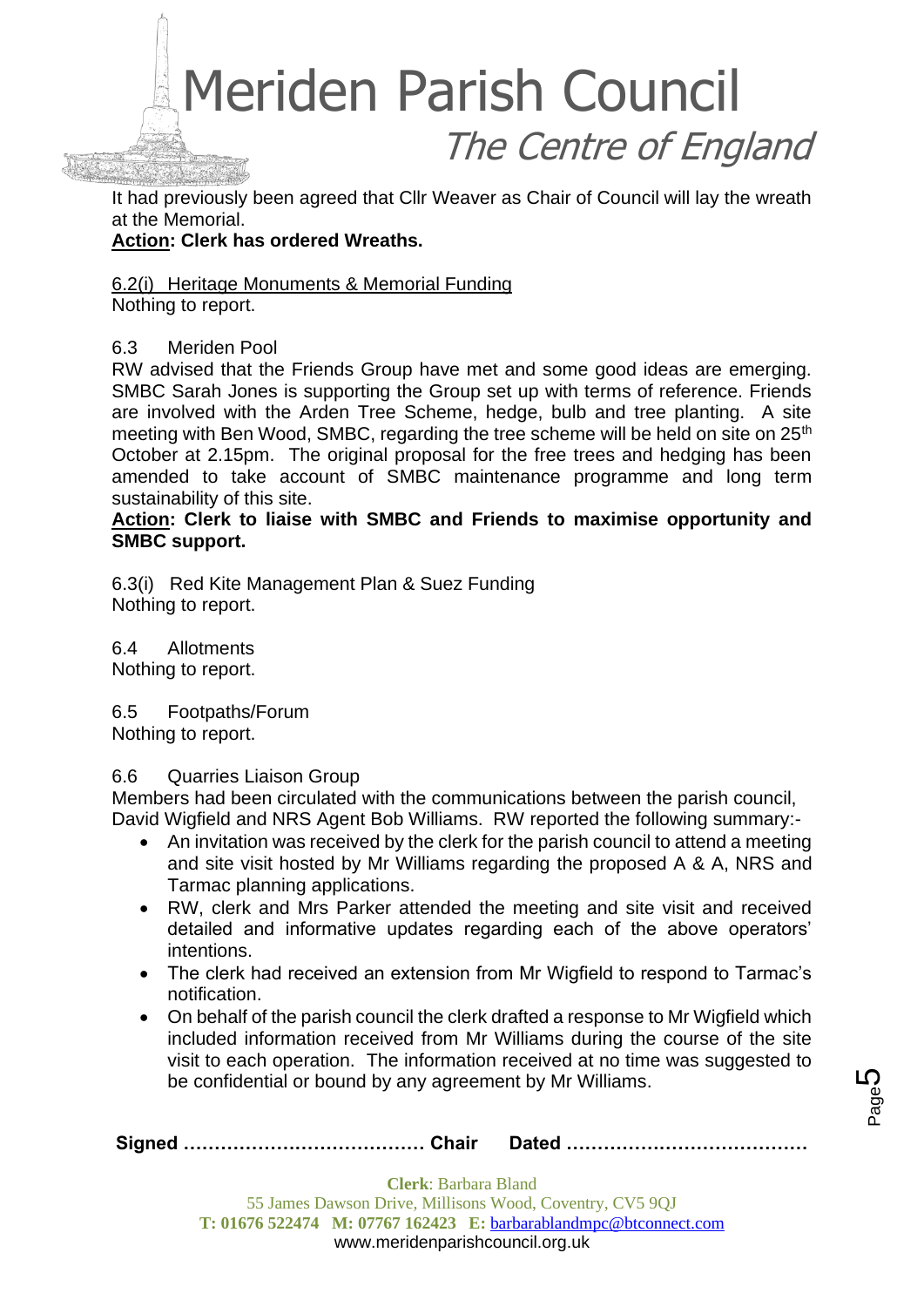## Meriden Parish Council The Centre of England

- The parish council in good faith and acting with due diligence, duty of care and public interest referenced information received from Mr Williams to Mr Wigfield which has caused quite a reaction and some fall-out.
- The parish council wholly support the clerk's actions and summary of comments submitted to Mr Wigfield. This was reinforced unanimously by Members that the parish council action was appropriate and professional in responding through the formal route of the LPA as required through parish notification.

Members considered their position in terms of public interest and resident participation in understanding the complexities of Meriden Quarry. There are significant planning applications proposed and discussion surrounded the technical expertise required in commenting on each.

We have now received a further invitation by Sycamore to attend a meeting and site visit to discuss their proposal to revise the design of the biomass plant prior to submission to planning. Additionally today we received the parish notification for A & A to extend their hours of work which will include weekdays, weekends and bank holidays. We also anticipate NRS planning application for their recent acquisition of Coleman's Yard.

- Members agreed that moving forward the clerk on behalf of the parish council will write to Caroline Spelman MP and attach recent correspondence between the parish council, SMBC and Mr Williams.
- Members further agreed to go public, facilitating a public meeting with invited guest representatives from A & A, NRS and Sycamore.
- Members agreed to circulate all relevant information and invitations to Cllr Dicicco as Cabinet Member for Environment & Housing.
- Members agreed for the clerk to engage Neil Pearce, Avon Planning, to reply on the parish council behalf to the A & A application in the first instance.

#### **Action: Clerk to action Members requests above.**

**IT WAS RESOLVED** Members unanimously approved the above actions to be taken. They further approved the recent clerk's response to the parish notification using the formal LPA route and appropriateness of comments placed on record on behalf of the parish council.

RW advised that she, clerk and Mrs Parker are meeting Nick Atkins, Tarmac Estate Manager for Meriden Quarry, to discuss the concerns and issues raised referred to him by Mr Wigfield, SMBC Planning.

#### **Action: RW, clerk and Mrs Parker to meet with Mr Atkins on 23rd October at 09.30.**

The clerk added that in addition to all the above significant planning proposals, it was disclosed during our site tour and meeting with Mr Williams that Arden Wood will be relocated to Area G, Birmingham Road, agreed with the Packington Estate. A further

Page ပ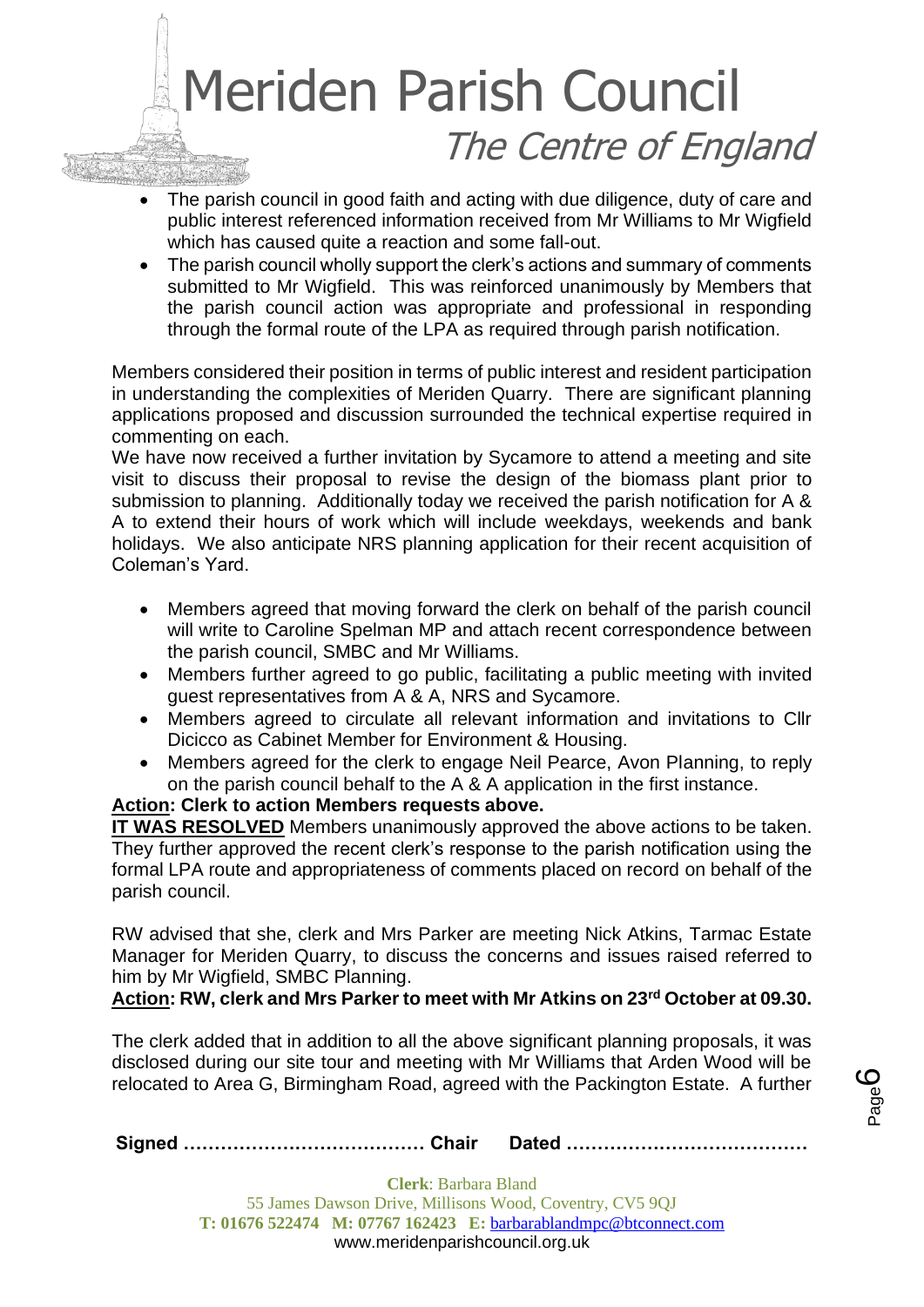

planning application will be forthcoming in the near future for this site and new operation to Area G current licence arrangements.

#### 6.7 Solihull Area Committee

RW advised that Area Committee met on 18th October 2018 with John Pitcher, Senior Housing Strategy Officer, as guest speaker. His topic was New Housing Developments specifically "Affordable Homes in the Local Plan".

#### 6.8Tree Wardens & TPO List

The clerk advised she and Mrs Sharland, co-optee tree warden, was meeting Darren Parkin, SMBC Tree Officer on Thursday 25<sup>th</sup> October to discuss Millison's Wood. **Action: Meeting Darren Parkin, Mrs Sharland and Clerk 25th October 2018.**

#### 6.9 Community Surgeries

**Community Surgery 8th October 2018 – Pavilion hosted by Bruce Brant & Clerk.** 

#### **Two members of the public attended as follows:-**

• Heart of England Club noise from Motorbike Clubs in particular the Wednesday and Friday Clubs.

#### **Action: Bruce Brant to discuss with PCSO Rheeston.**

• Monitoring Forms and evidence gathering suggestions shared with Bruce Brant. A letter received from Charles Mellee regarding licensing was shared.

#### **Action: Bruce Brant to follow up with Charles Mellee.**

• Meriden Watch Facebook – moderation and personal target which has caused much distress and anxiety over recent comments; feedback has been upsetting for individual.

#### **Action: Bruce Brant to discuss suitable strategies for future occurrences with new Police Sergeant Hayley Thompson.**

#### 6.10 Community Speed Watch

JB advised that the insurance was now back in place for speed watch to continue. Currently there is no training planned; speed watch dates will be set and target areas agreed. JB to request trained councillors and volunteers may proceed without police presence in attendance.

#### **Action: JB to speak to WPC Grant and set up speed watch schedule to commence.**

#### 6.11 HS2

RW reported this had been covered in public participation by Invited Guest Paul Tovey.

6.12 Meriden Sports Park Quarterly Update

RW reported that the CCTV installation all works well; user groups and hirers fully booked with the inclusion of new YOGA group.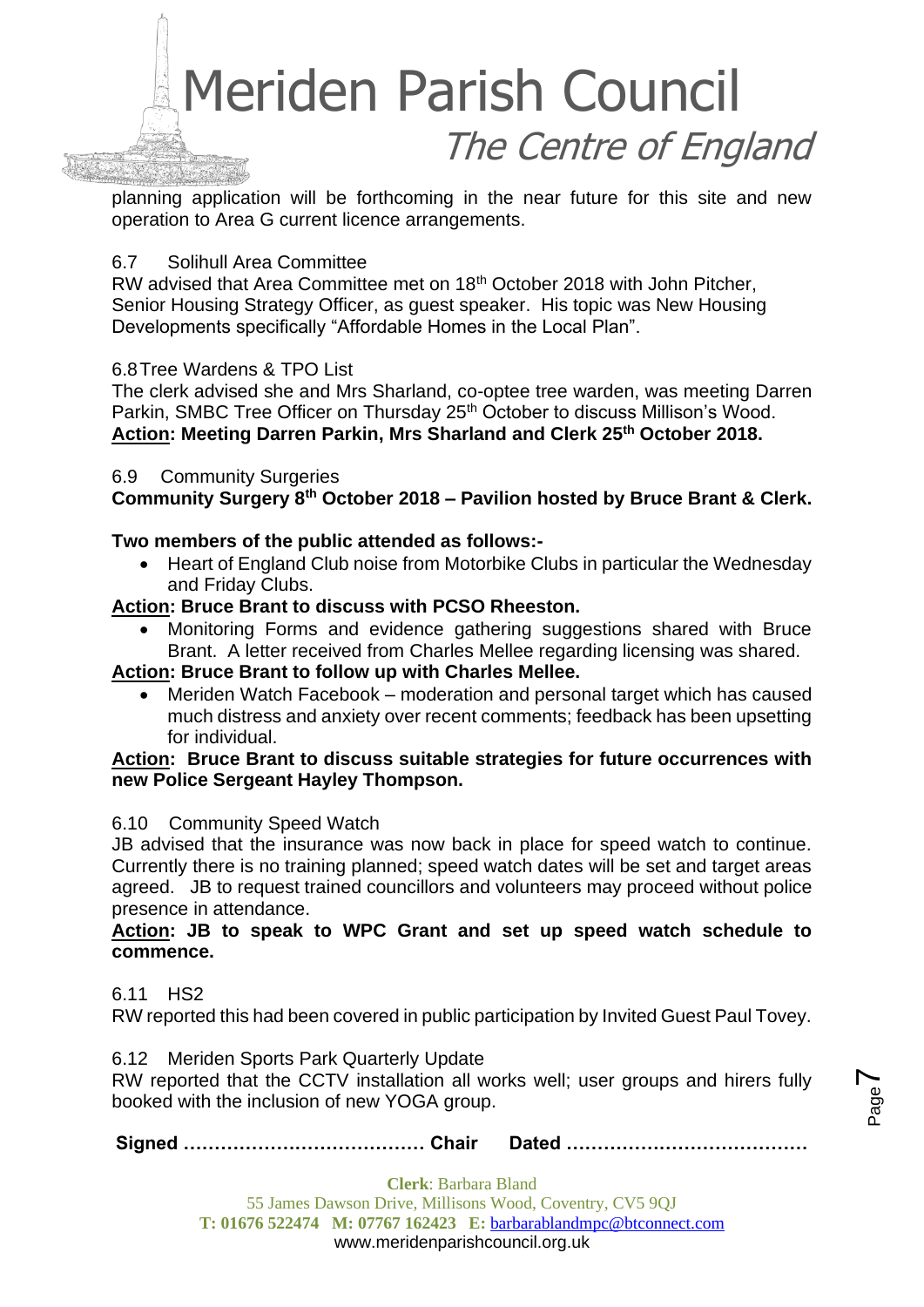

The Wildcats Girls football programme has now finished for the winter.

JB added there are 3 football teams (2 x Sunday and 1 x Saturday) booked for current season. Cricket already booked up for 2019 season with Fillongley CC moving to Meriden as they have been very impressed with the Sports Park and facilities.

RW advised final accounts now received; contract review will be undertaken before Christmas and the next joint Trustees/Directors meeting is scheduled for 12<sup>th</sup> November which will include outline budget and update. **Action: Sports Park Directors.**

6.13 Meriden Sport & Recreation Trust Update Nothing to report.

#### **7. Clerk's Report**

Report circulated to Members.

#### **8. District and Ward Councillor Reports**

Nothing to report.

#### **9. Correspondence & Communication**

• Request from Mr J Nelson's family & Executors to site a Memorial Bench in the vicinity of the Triumph Memorial Stone in Millison's Wood.

Members considered this request and favourably agreed to this Memorial addition. The clerk will speak to highways colleagues regarding permission; Cllrs Kipling and Barber will carry out a site visit to identify suitable site to compliment Memorial Stone. **Action: BB to contact highway officers; RK and JB to undertake site visit and report back to clerk. Clerk to write to the Nelson family and executors of the late Mr J Nelson.**

- Acceptance confirmation for FLS to attend and represent the parish council at the Mayor's Remembrance Service in Solihull on 11th November.
- Notification from WALC regarding free 2 hour consultant's time per year for Planning and HR matters.
- Notification from Mr A Lole advising the Tree of Thought 2018 will be erected on The Green on 16<sup>th</sup> November 2018.
- Solihull Local Plan New Timetable notification.

**Action: BB to circulate to Members and put onto Website.**

#### **10. Meriden Village Matters**

#### 10.1 Library Update

Nothing to report and clerk is trying to arrange a meeting with Kate Bunting and Emma Mayhew.

#### **Action: Clerk to chase Kate Bunting and Emma Mayhew.**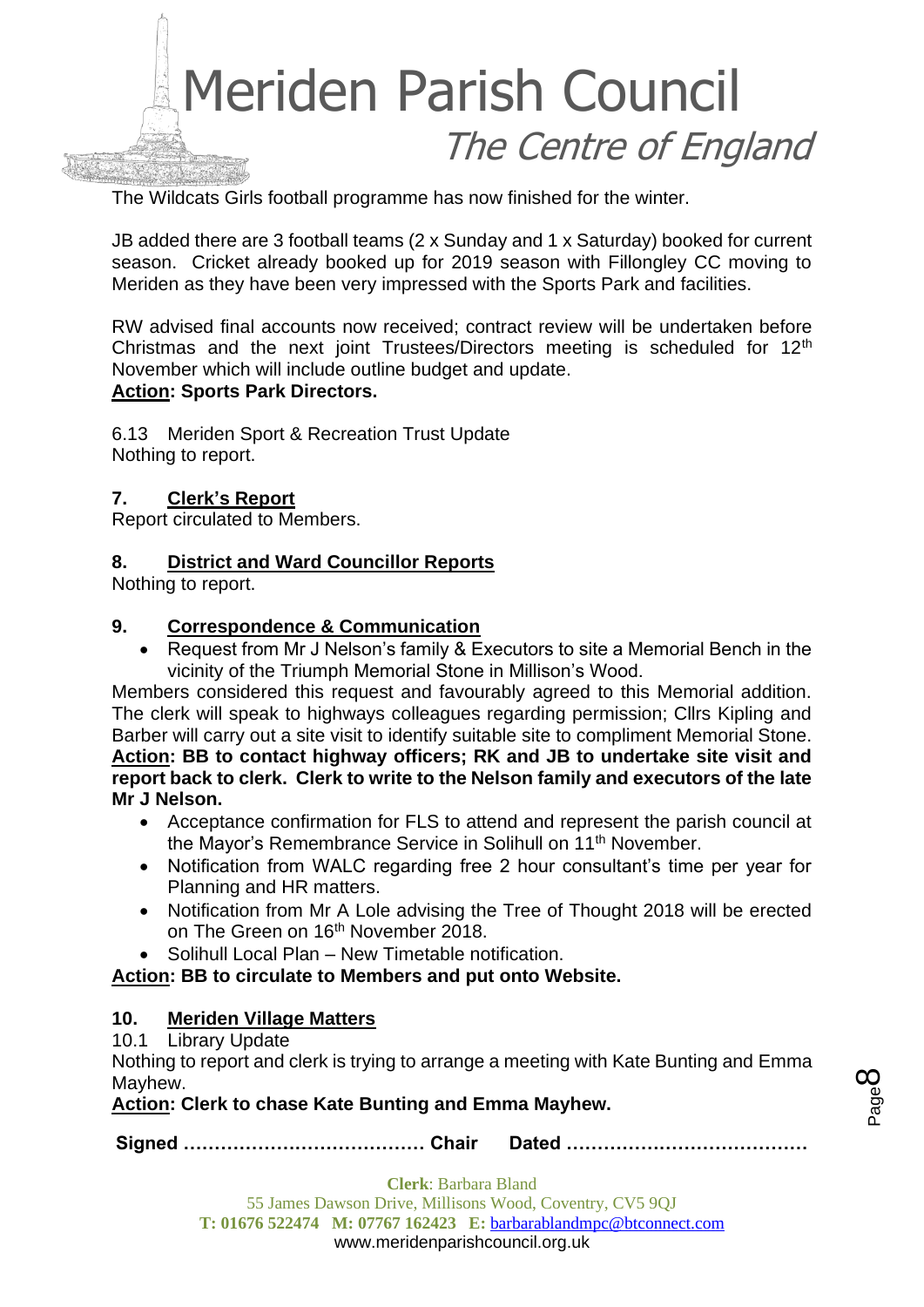Meriden Parish Council The Centre of England

10.2 Village Commemoration WW1 Nothing to report.

10.2(i) WW1 Poppy Memorial Site Nothing to report.

#### 10.3 Meriden Gate

Nothing to report; awaiting meeting date with Andrew Kinsey, Solicitor, to resolve. **Action: Clerk to chase Andrew Kinsey.**

10.4 Taylor Wimpey (Transfer of Allotments/freehold land) Nothing to report.

#### 10.5 Highways

RW advised that she and the clerk had met with Stephen Hawley, Highways Engineer, SMBC, regarding proposal for traffic calming and removal of yellow lines to the Croft and Glovers. The one hour service road restriction remains but the Main Road layby will have restricted parking for 2 hours maximum only. Yellow lines will be refreshed and the introduction of a loading bay will be introduced to remove the hazard of cars parked on double yellow lines. The proposed TRO will be put out to public consultation prior to any implementation.

#### **Action: Clerk to monitor with Highways.**

#### 10.5(i) Grit Bins

The memory stick provided by FLS is not compatible with clerk laptop and therefore request made for word document to be emailed. FLS advised she had done that this evening but the information was not available to circulate to Members.

RW advised that SMBC c/o Ashley Prior, had written to parish and town councils regarding a "Winter Hand Gritting Proposal" basically asking if volunteers can store a spreader, salt and organise a schedule to enable parish council responsibility for grit spreading. This received a negative response from neighbouring parishes and Alison McGrory, Assistant Director, will take this back to Highways as it was not her understanding that the content of the letter is correct or agreed.

#### **Action: Await further correspondence from SMBC. Clerk to contact Highways and share FLS audit outcome.**

10.6 Land Registry & Ownership

RW advised that Land Registry amendment to address for Title Deeds of The Green is in process.

10.7 Litter Nothing to report.

**Signed ………………………………… Chair Dated …………………………………**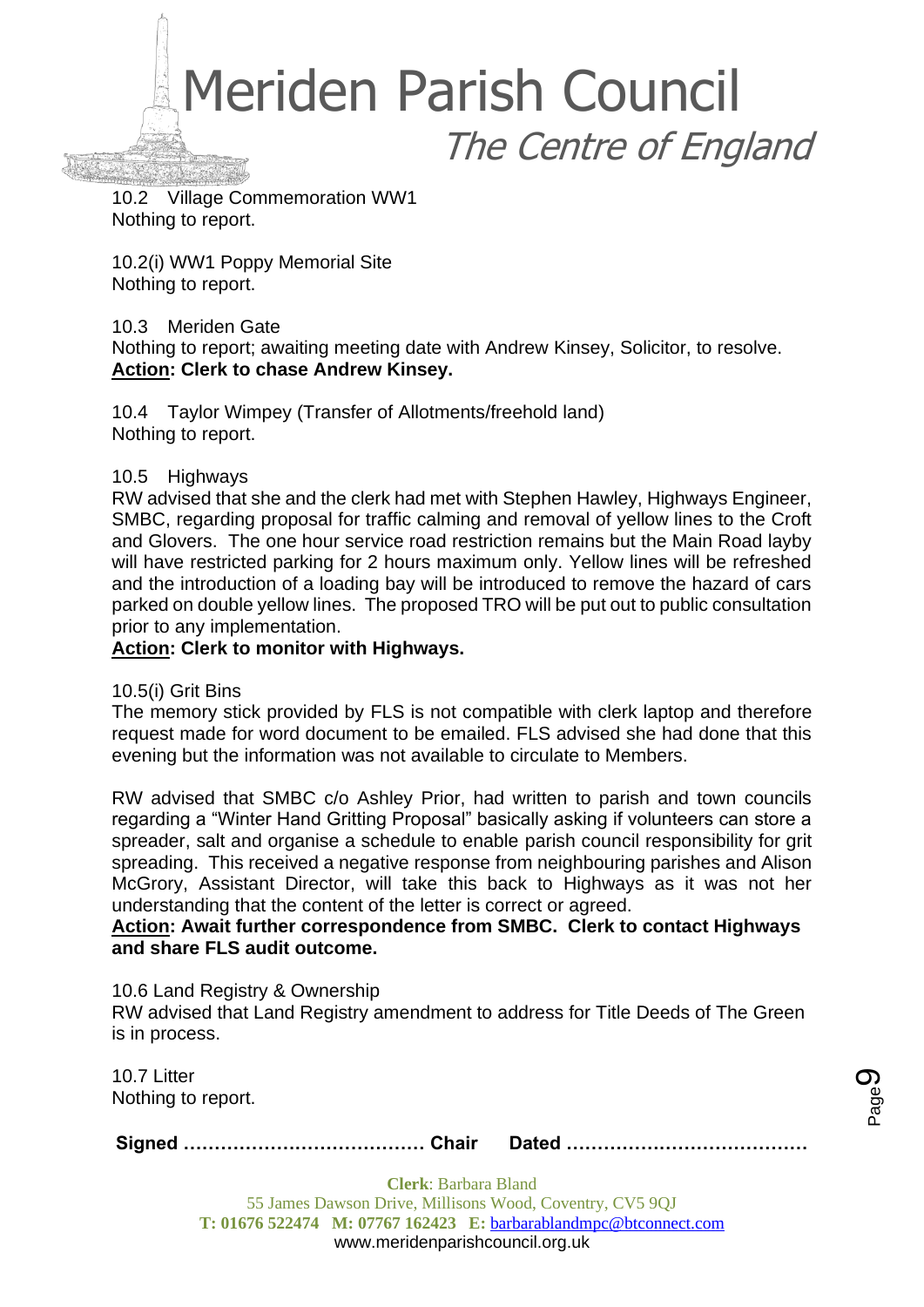

10.8 Mobile Mast Update Nothing to report.

10.9 Local Council Award Scheme

The working had met on 13<sup>th</sup> October to discuss website and amendment required to bring in line with LCAS criteria. The is a need to improve the site and suggestions were explored. Real Point to be advised that the website has failed to meet the basic requirement and request talk through options; a meeting to be arranged. **Action: Clerk to arrange a meeting with Real Point for early December.** 

10.10Meriden Public Transport

Clerk to complete survey on behalf of parish council noting increase to roaming route of 89 service.

#### **Action: Clerk to complete survey.**

#### **11. Planning Matters**

11.1 Neighbourhood Planning Update Nothing to report.

11.1(i) Locality Funding Bid Nothing to report.

11.2 Neighbourhood Community/Ward Action Plan Nothing to report.

11.2(i) Highways Evidence Please refer to item 10.5 Highways.

11.3Solihull Local Plan Review Nothing to report.

11.4Planning Application Status Updates Clerk reported current planning applications in process are:-

| <b>STATUS OF PLANNING APPLICATIONS RECEIVED OCTOBER 2018</b> |                             |                   |  |  |
|--------------------------------------------------------------|-----------------------------|-------------------|--|--|
| <b>Address</b>                                               | <b>Planning Application</b> | <b>Status</b>     |  |  |
| <b>Marlbrook</b><br><b>Hall Farm</b>                         | PL/2018/02008/PPFL          | Awaiting decision |  |  |
| <b>Marlbrook</b><br>Hall Farm                                | PL/2018/02233/PPFL          | Awaiting decision |  |  |

**Signed ………………………………… Chair Dated …………………………………**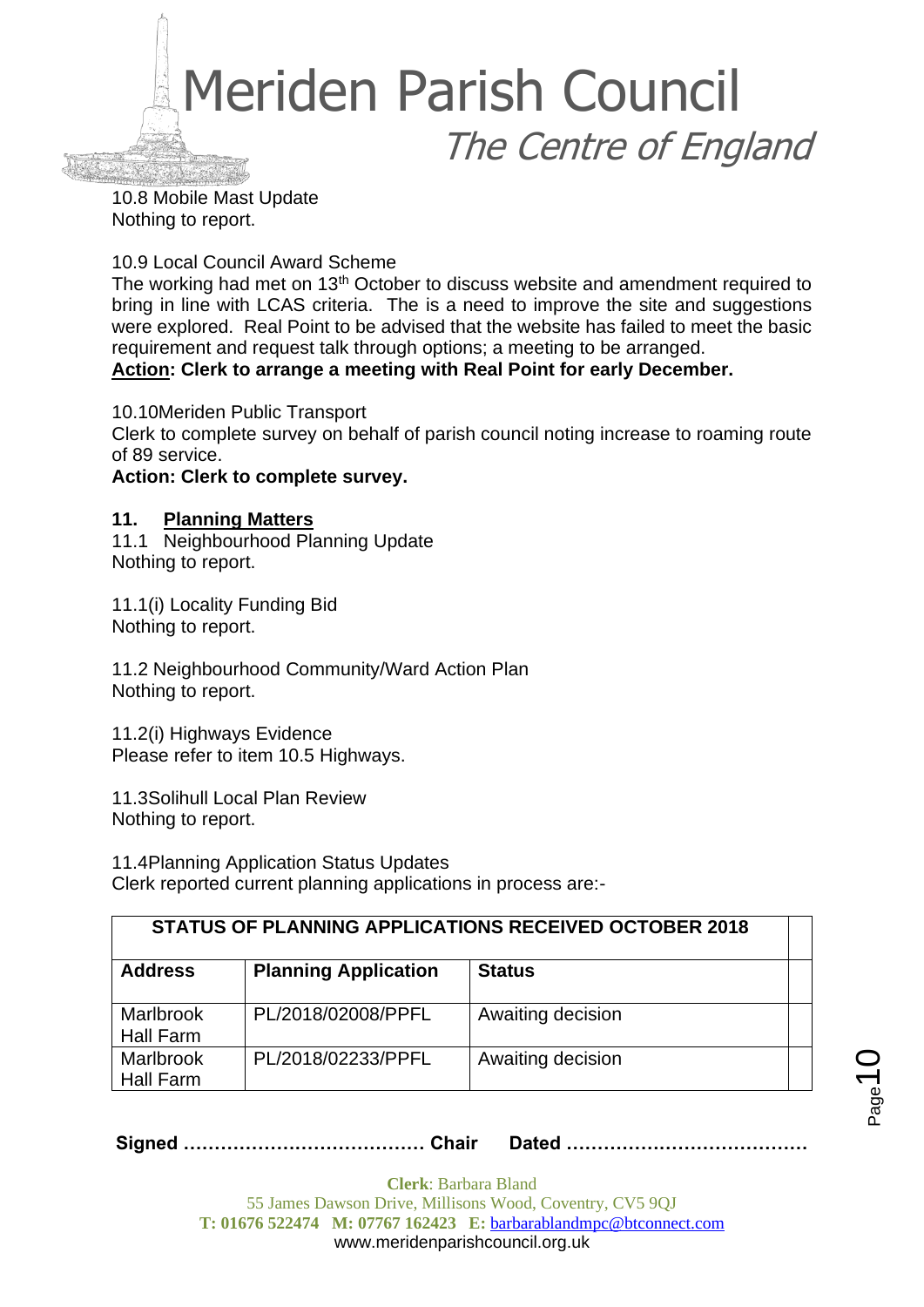## Meriden Parish Council The Centre of England

| Land                       | PL/2018/02536/PPFL            | Awaiting decision                                                       |   |
|----------------------------|-------------------------------|-------------------------------------------------------------------------|---|
| adjacent to                |                               |                                                                         |   |
| <b>Bradmore</b>            |                               |                                                                         |   |
| Fordson<br>Farm            | PL/2018/02743/PPFL            | Requested Case Officer discussion<br>16/10/18 due to complexity of site | Ţ |
| Fordson                    | PL/2018/02745/PPFL            |                                                                         | Ţ |
| Farm                       |                               | Requested Case Officer discussion<br>16/10/18 due to complexity of site |   |
| Fordson                    | PL/2018/02744/PPFL            | Requested Case Officer discussion                                       | Ţ |
| Farm                       |                               | 16/10/18 due to complexity of site                                      |   |
| Fordson                    | PL/2018/02746/PPFL            | <b>Requested Case Officer discussion</b>                                | Ţ |
| Farm                       |                               | 16/10/18 due to complexity of site                                      |   |
| Land SW                    | PL/2018/02524/MWMAJ           | Awaiting decision (consultation                                         |   |
| Meriden                    |                               | expires 27/9/18) – extension to MPC                                     |   |
| Quarry                     | Members circulated with       | response due to invitation to                                           |   |
| <b>Cornets End</b>         | correspondence                | meeting & site visit by Mr R Williams                                   |   |
| Lane                       | received to date.             | - Agent.                                                                |   |
| As reported                | <b>Meeting with Tarmac</b>    |                                                                         |   |
| QLG 10/9/18                | 23/10/18                      |                                                                         |   |
| <b>Biomass</b>             | PL/2018/01671/EISCOP          | <b>Await Application</b>                                                |   |
| <b>Plant Meriden</b>       | due to revision of build &    | Site visit & meeting with Paul                                          |   |
|                            | plant use - new design        | McLauglin re. planning application                                      |   |
| As reported                | due to non-construction       | arranged for 15/11/18.                                                  |   |
| QLG 10/9/18                | of in-vessel composting.      |                                                                         |   |
| Cemex                      | PL/2018/02477/PPFL            | Awaiting decision                                                       |   |
|                            | <b>New Recycling Plant</b>    |                                                                         |   |
| As reported<br>QLG 10/9/18 | <b>Berkswell Quarry</b>       |                                                                         |   |
| A & A                      | <b>NEW Hours of Opening</b>   | <b>Application Received</b>                                             |   |
| Recycling                  | 6-10 Mon-Fri                  | Suggestion to invite A & A to public                                    |   |
|                            | 6-4 Sat & Sun                 | meeting.                                                                |   |
| As reported                |                               |                                                                         |   |
| QLG 10/9/18                |                               |                                                                         |   |
| NRS c/o OS                 | NEW for transport             | <b>Await Application</b>                                                |   |
| Holdings                   | workshop & offices ex         | Site visit and meeting with Mr R                                        |   |
| As reported                | <b>Coleman Site</b>           | Williams to discuss proposal.                                           |   |
| QLG 10/9/18                |                               |                                                                         |   |
| 21 Albert                  | PL/2018/02632/MINFHO          | Awaiting decision                                                       |   |
| Road                       | <b>Neighbour Notification</b> |                                                                         |   |
| Kennel Lodge               | PL/2018/02658/MINFHO          | Awaiting decision                                                       |   |
| 155A Main                  | PL/2018/01997/PPFL            | Awaiting decision                                                       |   |
| Road                       | resubmission due to land      |                                                                         |   |
|                            | ownership of                  |                                                                         |   |
|                            | PL/2018/00531/PPFL.           |                                                                         |   |